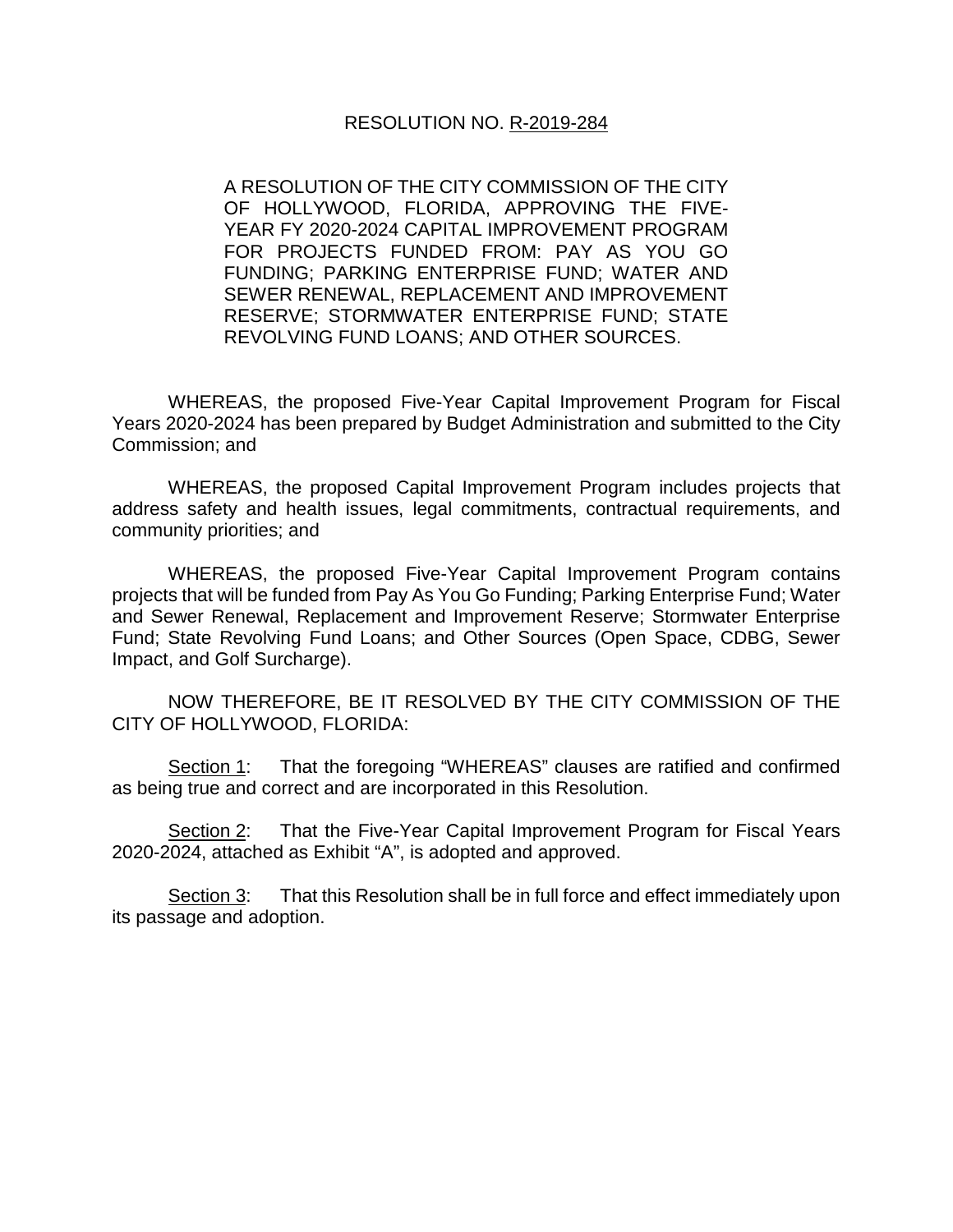RESOLUTION APPROVING THE FY 2020-2024 CAPITAL IMPROVEMENT PROGRAM

PASSED AND ADOPTED this 26th day of September, 2019.

\_\_\_\_\_\_\_\_\_\_\_\_\_\_\_\_\_\_\_\_\_\_\_\_\_\_\_ JOSH LEVY, MAYOR

ATTEST:

\_\_\_\_\_\_\_\_\_\_\_\_\_\_\_\_\_\_\_\_\_\_\_\_\_\_\_\_\_\_\_\_\_\_ PATRICIA A. CERNY, MMC CITY CLERK

APPROVED AS TO FORM AND LEGAL SUFFICIENCY for the use and reliance of the City of Hollywood, Florida only.

\_\_\_\_\_\_\_\_\_\_\_\_\_\_\_\_\_\_\_\_\_\_\_\_\_\_\_\_\_\_\_\_\_\_\_ DOUGLAS R. GONZALES CITY ATTORNEY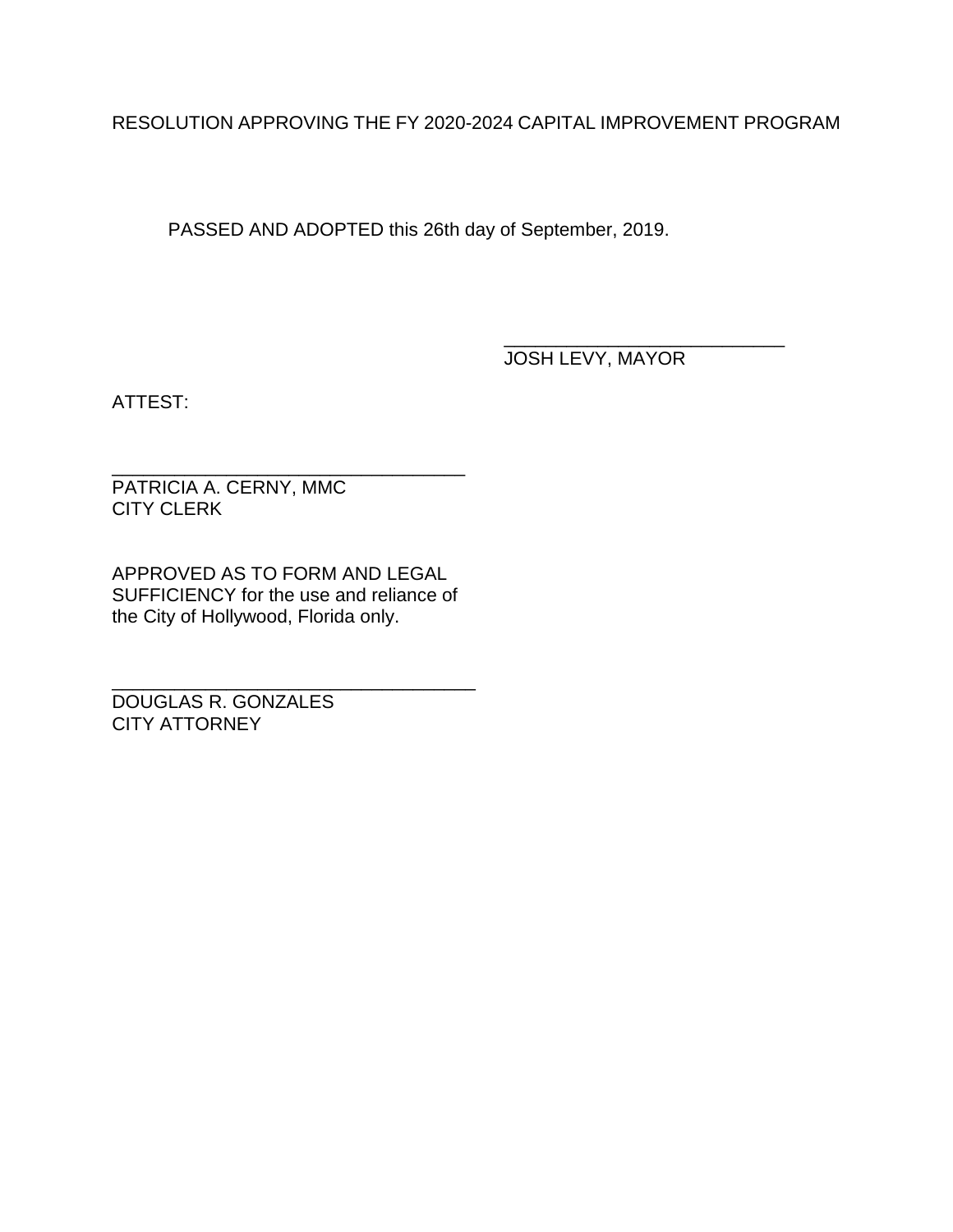| <b>Title</b>                                                                      | <b>FY 2020</b> | FY 2021         | FY 2022         | FY 2023          | FY 2024         | Unfunded     | <b>Total Project</b><br>Cost |
|-----------------------------------------------------------------------------------|----------------|-----------------|-----------------|------------------|-----------------|--------------|------------------------------|
| <b>Debt Financed</b>                                                              |                |                 |                 |                  |                 |              |                              |
| Access control panels and devices                                                 |                | 250,000         | 250,000         | 500,000          |                 |              | $\mathbb{S}$<br>1,000,000    |
| Advanced Life Support (ALS)<br>Rescue Unit with Equipment                         |                |                 | 425,159         | 425,159          | 1,275,477       | 425,159      | $\mathbb{S}$<br>2,550,954    |
| Aerial Ladder with Equipment                                                      |                |                 |                 |                  | 1,000,000       |              | $\mathcal{S}$<br>1,000,000   |
| <b>Beach Nourishment</b>                                                          |                |                 |                 |                  |                 | 750,000      | $\mathcal{S}$<br>750,000     |
| CCTV/LPR Phase IV and V                                                           |                |                 | 550,000         | 1,000,000        |                 |              | $\mathbb{S}$<br>1,550,000    |
| City Hall IT server Room AC<br>upgrades                                           |                | 291,447         |                 |                  |                 |              | $\mathbb{S}$<br>291,447      |
| Community Center Restroom/<br><b>Locker Renovation</b>                            |                | 350,000         | 100,000         |                  |                 |              | $\mathbb{S}$<br>450,000      |
| Distributed switch upgrades to<br>support 1GB network -citywide<br>infrastructure |                |                 | 1,600,000       |                  |                 |              | \$<br>1,600,000              |
| Dixie Hwy Complete Streets                                                        |                | 300,000         |                 | 2,700,000        |                 |              | 3,000,000<br><sup>\$</sup>   |
| <b>Elevator Modernization</b>                                                     |                |                 | 784,000         |                  |                 |              | $\mathcal{S}$<br>784,000     |
| <b>Enterprise Resource Planning</b>                                               | 1,000,000      |                 |                 |                  |                 |              |                              |
| Hollywood Beach Cultural &<br>Community Center - Flooring                         |                | 400,000         |                 |                  |                 |              | $\mathbb{S}$<br>400,000      |
| LED board at ArtsPark                                                             |                | 150,000         |                 |                  |                 |              | <sup>\$</sup><br>150,000     |
| Marine/Waterway Master Plan<br>Implementations                                    |                |                 |                 |                  |                 | 10,000,000   | $\mathbb{S}$<br>10,000,000   |
| Phone System Replacement                                                          |                |                 |                 |                  | 1,200,000       |              | 1,200,000<br>\$              |
| Recreation Management Software                                                    | 500,000        |                 |                 |                  |                 |              | $\mathbb{S}$<br>500,000      |
| Replace 6 Lifeguard Towers & 2<br>First Aid Stations outside CRA<br>boundaries.   | 823,880        |                 |                 |                  |                 |              | \$<br>823,880                |
| <b>Security Enhancements</b>                                                      |                |                 | 400,000         |                  |                 |              | 400,000<br>$\mathbb{S}$      |
| US1 CSLIP grant match                                                             |                | 2,868,317       |                 |                  |                 |              | $\mathcal{S}$<br>2,868,317   |
| <b>Total Debt Financed</b>                                                        | 2,323,880      | 4,609,764<br>\$ | \$<br>4,109,159 | -\$<br>4,625,159 | 3,475,477<br>S, | \$11,175,159 | \$<br>29,318,598             |

| Pay as You Go                  |  |         |  |         |
|--------------------------------|--|---------|--|---------|
| 2018 CSLIP Grant Match Beverly |  |         |  |         |
| Park Sidewalks                 |  | 100,000 |  | 100,000 |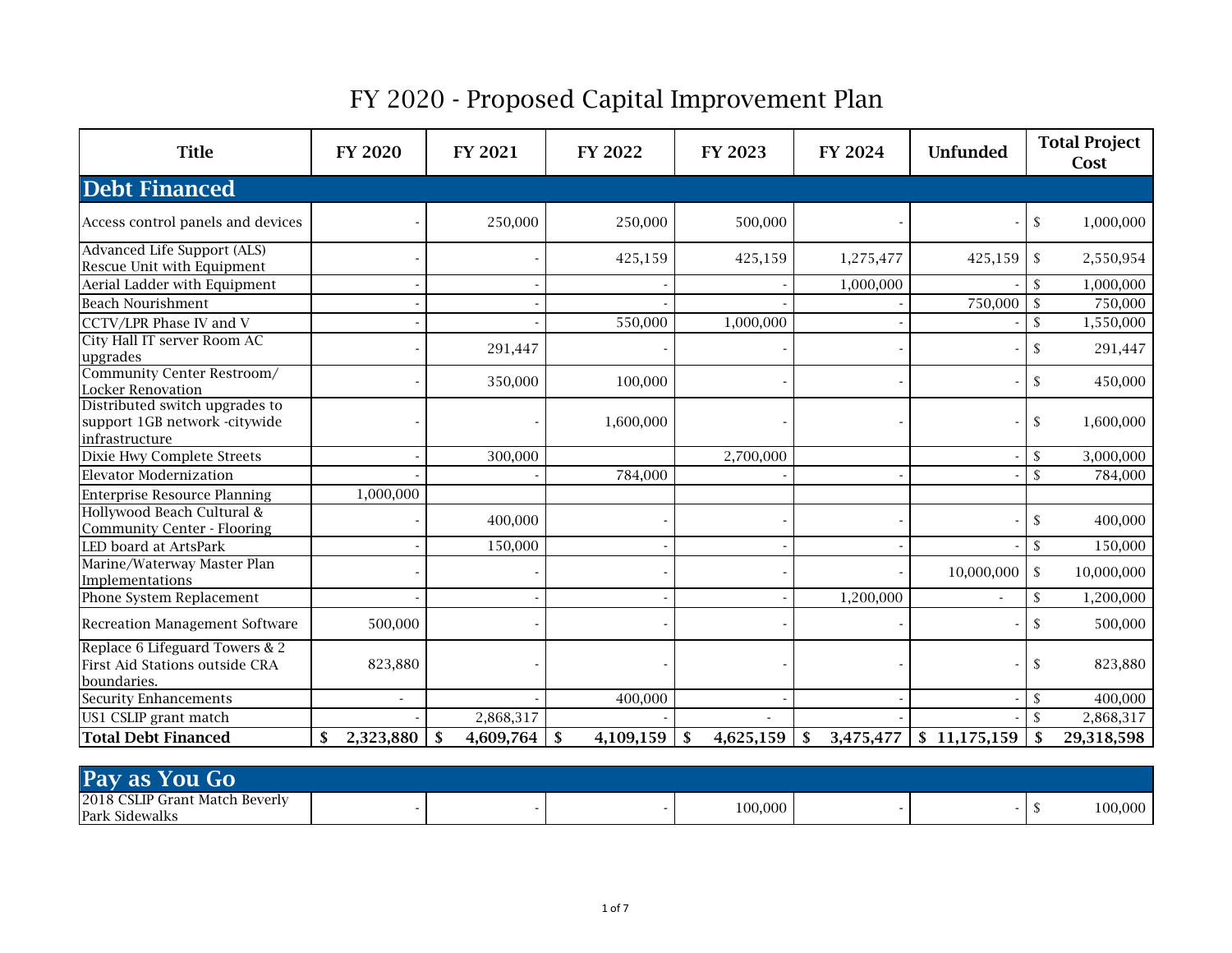| <b>Title</b>                                                                                        | <b>FY 2020</b> | <b>FY 2021</b> | FY 2022 | FY 2023 | FY 2024 | <b>Unfunded</b> | <b>Total Project</b><br>Cost  |
|-----------------------------------------------------------------------------------------------------|----------------|----------------|---------|---------|---------|-----------------|-------------------------------|
| 2018 CSLIP Grant Match Sidewalks<br>SR7 to 56th A, Johnson to Taft St                               |                |                |         | 100,000 |         |                 | $\mathsf{\$}$<br>100,000      |
| 2019 CSLIP N 22nd Ave pedestrian<br>and complete streets<br>enhancements                            |                |                |         |         | 240,000 |                 | \$<br>240,000                 |
| 2019 CSLIP SR7 Sidewalks<br>construction                                                            |                |                |         |         | 240,000 |                 | $\mathbb{S}$<br>240,000       |
| 40 year Building Code required<br>inspection                                                        |                | 350,000        |         |         |         |                 | $\mathsf{\$}$<br>350,000      |
| Sidewalk Repairs/Program                                                                            | 100,000        |                |         |         |         |                 | $\mathsf{\$}$<br>100,000      |
| Athletic Field Equipment<br>Replacement                                                             | 50,000         | 200,000        | 100,000 | 150,000 | 150,000 | 50,000          | $\mathsf{\$}$<br>700,000      |
| Beach Rescue Equipment - ATV, Jet<br>Skis and                                                       | 25,000         | 100,000        |         | 62,000  | 28,000  |                 | $\mathsf{\$}$<br>215,000      |
| Broward MPO Mobility Project<br>Match-Package 1- Bike Facilities                                    | 140,000        |                |         |         |         |                 | $\mathsf{\$}$<br>140,000      |
| <b>Broward MPO Mobility Project</b><br>Match-14th Ave Bike & Shared<br>Bike/Pedestrian Use Facility | 140,000        |                |         |         |         |                 | $\mathbb{S}$<br>140,000       |
| Broward MPO Mobility Project<br>Match-56th, 62nd and 64th Ave<br><b>Bike Lanes</b>                  | 30,000         |                |         |         |         |                 | $\mathsf{\$}$<br>30,000       |
| Broward MPO Mobility Project<br>Match-Package 2-Bike Facilities                                     | 50,000         | 90,000         |         |         |         |                 | $\mathsf{\$}$<br>140,000      |
| <b>Commercial Property</b><br><b>Improvement Program (CPIP)</b>                                     | 100,000        | 100,000        | 100,000 | 100,000 | 100,000 |                 | $\mathbb{S}$<br>500,000       |
| <b>Community Center and Park</b><br>Furniture/Equipment                                             |                | 40,000         | 20,000  | 20,000  | 20,000  |                 | $\mathsf{\$}$<br>100,000      |
| <b>Exterior Painting</b>                                                                            | 50,000         | 90,000         | 100,000 | 90,000  | 77,000  | $\sim$          | $\mathbb{S}$<br>407,000       |
| Fire Engine with Equipment - Fire<br>Assessment                                                     | 532,820        |                | 545,000 |         |         |                 | $\mathsf{\$}$<br>1,077,820    |
| Fire Equipment                                                                                      |                |                |         |         |         | 150,500         | $\mathcal{S}$<br>150,500      |
| Fire Equipment - Fire Assessment                                                                    | 527,180        | 535,000        | 535,000 | 535,000 | 535,000 |                 | $\mathbb S$<br>2,667,180      |
| Fire Equipment - Fire Inspection                                                                    | 20,000         | 65,000         | 65,000  | 65,000  | 65,000  |                 | $\mathbf{\hat{S}}$<br>280,000 |
| Fire Station - Driveway Repairs                                                                     |                | $\overline{a}$ | 90,000  | 50,000  |         |                 | $\mathsf{\$}$<br>140,000      |
| Fletcher Street Wall (22nd - 25th<br>Ave)                                                           |                |                |         | 35,000  |         |                 | $\mathsf{\$}$<br>35,000       |
| Hurricane Mitigation Projects                                                                       |                |                |         |         |         | 1,790,000       | \$<br>1,790,000               |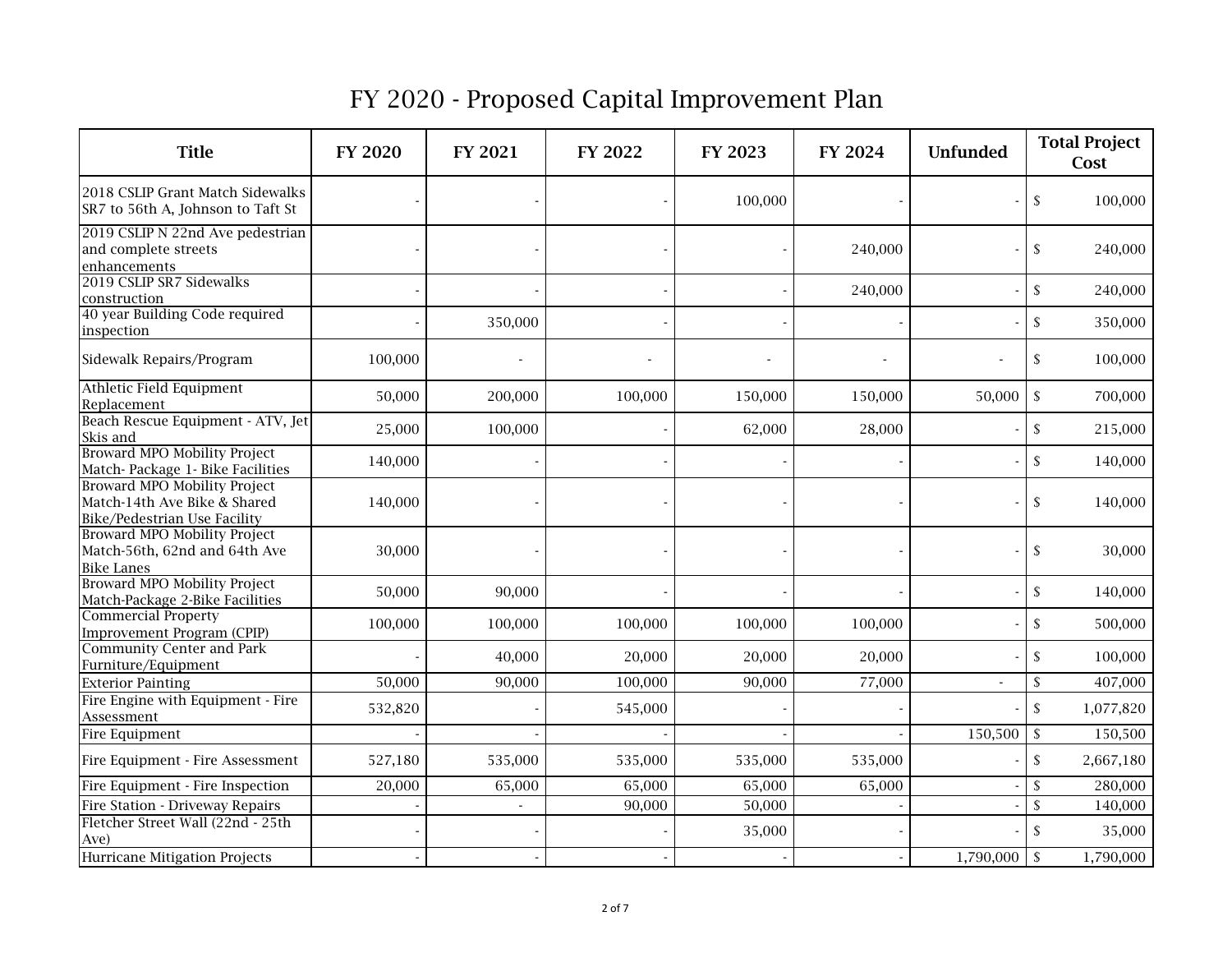| <b>Title</b>                                                  | <b>FY 2020</b> | FY 2021   | FY 2022         | FY 2023                  | FY 2024                  | <b>Unfunded</b> | <b>Total Project</b><br>Cost |
|---------------------------------------------------------------|----------------|-----------|-----------------|--------------------------|--------------------------|-----------------|------------------------------|
| HVAC Replacement and Repair<br>Projects                       | 100,000        | 225,000   | 255,000         | 225,000                  | 400,000                  | 25,000          | 1,230,000<br>-\$             |
| Interior Improvements - Citywide                              | 100,000        | 100,000   | 100,000         |                          | $\overline{\phantom{a}}$ | 80,000          | -S<br>380,000                |
| <b>Interior Painting</b>                                      |                | 50,000    | 50,000          | 50,000                   | 50,000                   | 119,000         | 319,000<br><sup>\$</sup>     |
| LED Lighting<br>Retrofits/Conversions                         |                |           |                 | $\overline{\phantom{a}}$ |                          | 708,000         | 708,000<br>-\$               |
| Marina Fuel Dispenser<br>Replacement and tank riser           |                |           |                 |                          |                          | $110,000$ \$    | 110,000                      |
| Outdoor sport court re-surfacing<br>and apparatus replacement | 50,000         | 50,000    | 50,000          | 50,000                   | 50,000                   | $100,000$ \$    | 350,000                      |
| PAL Press Box                                                 |                |           |                 |                          | 75,000                   |                 | 75,000<br>-S                 |
| Playgrounds, safety surfacing and<br>shade cover replacement  | 150,000        | 250,000   | 250,000         | 250,000                  | 250,000                  | 1,850,000       | 3,000,000<br>-S              |
| Roof Replacement Project                                      | 100,000        | 100,000   | 100,000         | 100,000                  | 100,000                  | 230,000         | 730,000<br>-\$               |
| Small Capital Projects - Citywide                             | 270,000        | 250,000   | 250,000         | 250,000                  | 250,000                  |                 | 1,270,000<br>\$              |
| Transportation and Mobility<br>Projects - Engineering         | 140,000        |           |                 |                          | $\overline{\phantom{a}}$ |                 | 140,000<br>-S                |
| 2nd Floor Library Shell Space<br>Office Improvements.         |                | 2,000,000 | 2,000,000       | 2,000,000                |                          |                 | 6,000,000<br><sup>\$</sup>   |
| <b>Total Pay as You Go</b>                                    | 2,675,000      | 4,595,000 | 4,610,000<br>S. | 4,232,000<br>-S          | 2,630,000                | 5,212,500<br>-S | 23,954,500                   |

| <b>Community Development Block Grant (CDBG) and Interlocal Agreement</b> |         |        |              |                    |              |  |         |
|--------------------------------------------------------------------------|---------|--------|--------------|--------------------|--------------|--|---------|
| Sidewalks                                                                | 140.000 | 25,000 | $25,000$   . | $25,000 \text{ J}$ | $25,000$   . |  | 240.000 |
| <b>Total CDBG</b>                                                        | 140.000 | 25,000 | 25,000       | 25,000             | 25,000       |  | 240.000 |

| <b>Tree Replacement Fund</b>              |        |        |        |        |        |         |         |
|-------------------------------------------|--------|--------|--------|--------|--------|---------|---------|
| <b>Tree Replacement</b>                   | 35,000 | 35,000 | 35,000 | 35,000 | 35,000 | 200,000 | 375,000 |
| <b>Total Tree Replacement 1</b><br>Fundsl | 35,000 | 35,000 | 35,000 | 35,000 | 35,000 | 200,000 | 375,000 |

| <b>Golf Enterprise Fund</b>                      |  |  |  |  |  |              |           |
|--------------------------------------------------|--|--|--|--|--|--------------|-----------|
| Orangebrook Golf Course<br>equipment replacement |  |  |  |  |  | $.250.000$ S | .250.000  |
| <b>Total Golf Enterprise Fund</b>                |  |  |  |  |  | 250.000      | 1.250.000 |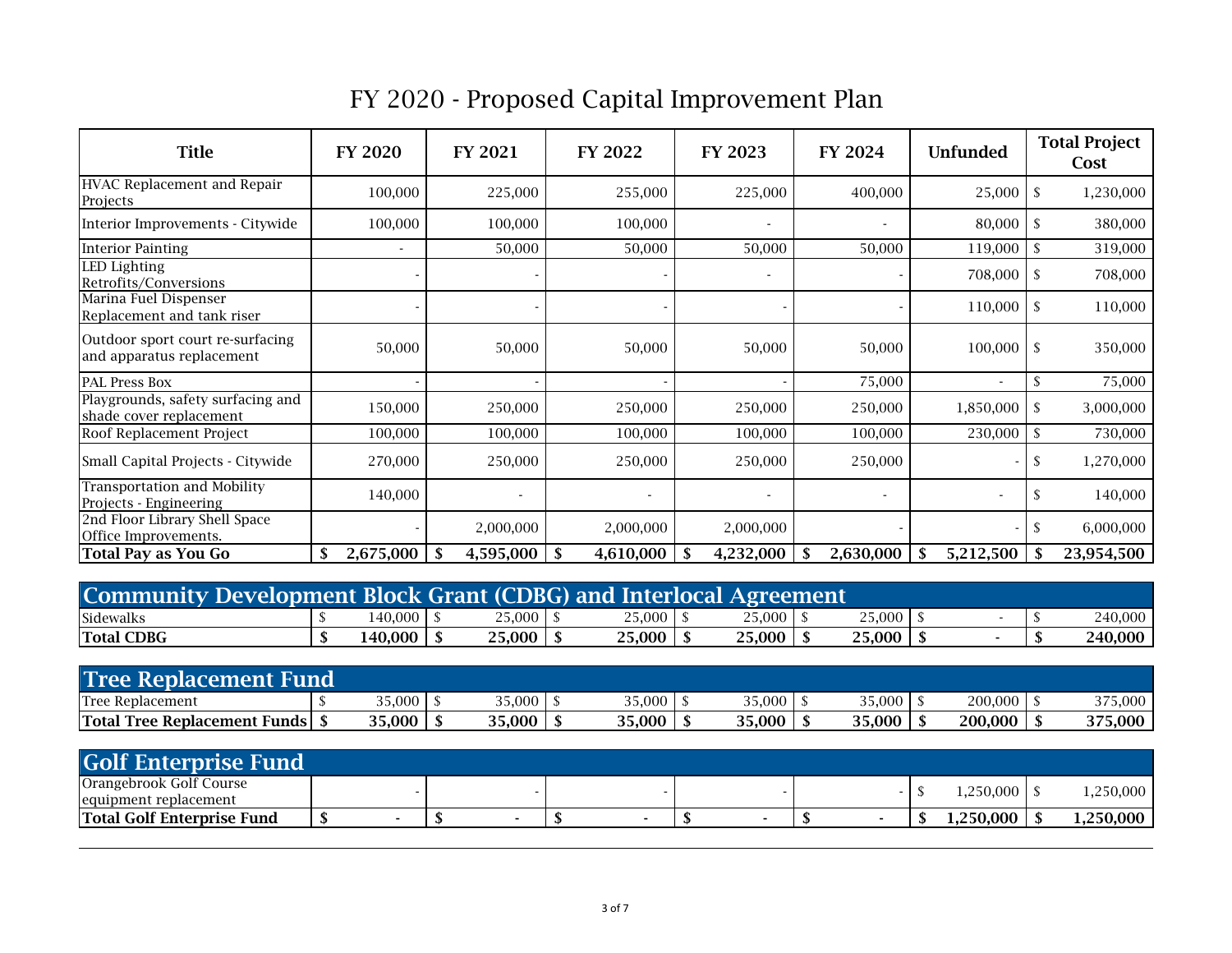| <b>Title</b>                                                        | <b>FY 2020</b>               | <b>FY 2021</b> | <b>FY 2022</b>  | FY 2023         | <b>FY 2024</b>           | <b>Unfunded</b>          | <b>Total Project</b><br>Cost |
|---------------------------------------------------------------------|------------------------------|----------------|-----------------|-----------------|--------------------------|--------------------------|------------------------------|
| <b>Gas Tax Fund</b>                                                 |                              |                |                 |                 |                          |                          |                              |
| ADA Ramps Varied public ROW<br>ADA Improvements                     |                              | 50,000         | 50,000          | 50,000          | 50,000                   | $50,000$ \$              | 250,000                      |
| Alleys Resurfacing Program -<br>Roadway Pavement Management         | 450,000                      |                |                 |                 |                          | $5,300,000$ \$           | 5,750,000                    |
| FEC railroad rehabilitation                                         | 250,000                      |                |                 | 750,000         | 250,000                  | $\overline{\phantom{a}}$ | 1,250,000<br>\$              |
| Hollywood Blvd, City Hall to I-95<br>streetscape rehabilitation     |                              |                |                 | 250,000         | 750,000                  | $165,000$ \$             | 1,165,000                    |
| Johnson Street - CSLIP                                              |                              | 1,000,000      | 1,000,000       |                 | $\overline{\phantom{a}}$ | $\overline{\phantom{a}}$ | \$<br>2,000,000              |
| Safe Routes to School Grant Match<br>- 2016 Avant Garde             |                              | 225,000        |                 |                 |                          | $150,000$ \$             | 375,000                      |
| Sidewalk Program                                                    | 400,000                      |                |                 |                 |                          |                          | 400,000<br>S                 |
| <b>Streets Resurfacing Program -</b><br>Roadway Pavement Management | $\qquad \qquad \blacksquare$ |                |                 |                 |                          |                          | 8,732,500                    |
| <b>Transportation Improvements</b>                                  | 25,000                       |                | 50,000          | 50,000          | 50,000                   |                          | 175,000<br>\$.               |
| <b>Total Gas Tax Funds</b>                                          | 1,125,000                    | 1,275,000      | 1,100,000<br>-S | 1,100,000<br>-S | 1,100,000                | 14,397,500<br>S          | 19,847,500                   |

| <b>General Obligation Bond - Phase 2</b>                              |  |            |  |            |
|-----------------------------------------------------------------------|--|------------|--|------------|
| New Police Headquarters                                               |  | 64,802,590 |  | 64,802,590 |
| Orangebrook Golf & Country Club<br>Revitalization (400 Entrada Drive) |  | 21,789,613 |  | 21,789,613 |
| Tidal Flooding Mitigation and Sea<br>Walls                            |  | 7.361.065  |  | 7,361,065  |
| Total General Obligation Bonds \$                                     |  | 93,953,268 |  | 93,953,268 |

| <b>Internal Service Fund</b>           |          |           |           |           |           |                |           |
|----------------------------------------|----------|-----------|-----------|-----------|-----------|----------------|-----------|
| Police and Fire Laptops                |          | 100,000   | 100,000   | 100.000   | 100,000   |                | 400,000   |
| Desktop Replacement Program            |          | 200,000   | 200,000   | 200,000   | 200,000   |                | 800,000   |
| Fleet Replacement - Fire Inspectors    | 150,000  |           |           |           |           |                | 150,000   |
| Small Equipment - Fire Inspectors      | 45,000   |           |           |           |           |                | 45.000    |
| Fleet Replacement - Fire<br>Assessment | 140,000  | 55,000    |           |           |           |                | 195,000   |
| Fleet Replacement - General            | 295,000  | 150.000   | 150,000   | 150.000   | 150,000   | $400,000$   \$ | 1,295,000 |
| Fleet Replacement - Police             | 000,000, | 1,000,000 | 1,000,000 | 1,000,000 | 1,000,000 | 2,000,000      | 7,000,000 |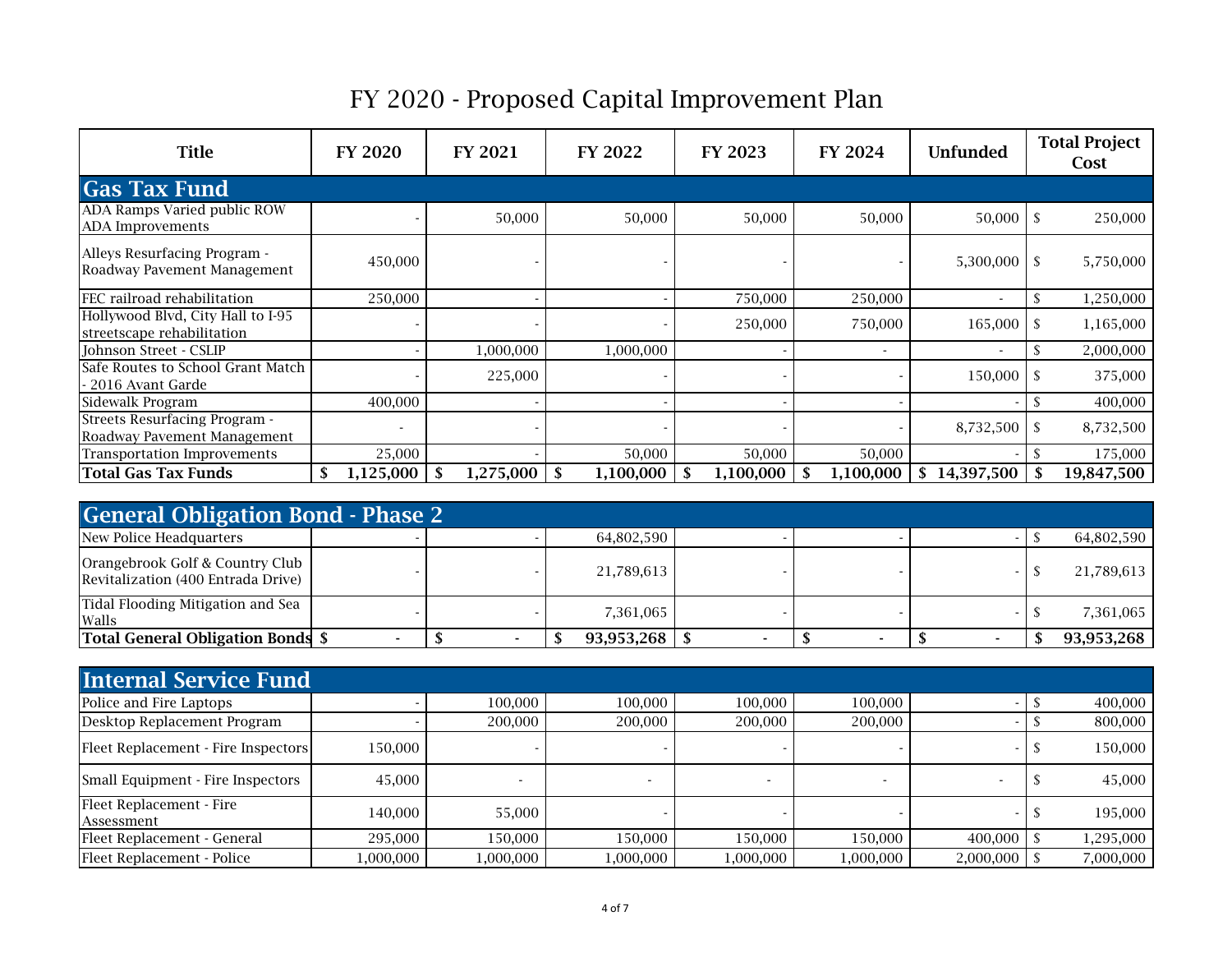| <b>Title</b>                         | <b>FY 2020</b> | <b>FY 2021</b> | <b>FY 2022</b> | <b>FY 2023</b> | FY 2024   | <b>Unfunded</b> | <b>Total Project</b><br>Cost |
|--------------------------------------|----------------|----------------|----------------|----------------|-----------|-----------------|------------------------------|
| Fleet Replacement - Public Utilities | 770,100        | 500,000        | 500,000        | 500,000        | 500,000   |                 | 2,770,100                    |
| Fleet Replacement - Sanitation       | 55.300         | 50.000         | 50.000         | 50.000         | 50,000    |                 | 255.300                      |
| Fleet Replacement - Parking          | 82.500         |                |                |                |           |                 | 82.500                       |
| <b>Total Internal Service Fund</b>   | 2,537,900      | 2,055,000      | 2,000,000      | 2,000,000      | 2,000,000 | 2,400,000       | 12,992,900                   |

| <b>Parking Enterprise Fund</b>                            |           |         |               |         |        |                |               |           |
|-----------------------------------------------------------|-----------|---------|---------------|---------|--------|----------------|---------------|-----------|
| <b>Coin Counting Machine</b>                              |           |         | 30,000        |         |        |                | \$            | 30,000    |
| Meters                                                    |           |         | 10,255        |         |        |                |               | 10,255    |
| Parking Lot Improvements                                  |           |         | 20,000        |         |        |                |               | 20,000    |
| <b>ADA Parking Ramps</b>                                  | 25,000    | 25,000  | 25,000        | 25,000  | 25,000 |                | <sup>\$</sup> | 125,000   |
| Nebraska Garage-Meters, parking<br>guidance system & CCTV | 500,000   |         |               |         |        |                | S             | 500,000   |
| Garfield Garage - Structural<br>Repairs                   | 475,000   | 125,000 |               |         |        |                | <sup>S</sup>  | 600,000   |
| Radius Garage Structural Repairs                          |           |         |               |         |        | $4,000,000$ \$ |               | 4,000,000 |
| Radius Garage - Guidance System<br>and CCTV               |           |         | 150,000       |         |        |                | S.            | 150,000   |
| Garfield Garage Lighting                                  |           |         |               | 250,000 |        |                |               | 250,000   |
| <b>Elevator Modernization</b>                             |           |         | 160,000       |         |        |                |               | 160,000   |
| Total Parking Enterprise Fund                             | 1,000,000 | 150,000 | 395,255<br>-S | 275,000 | 25,000 | 4,000,000      |               | 5,345,255 |

| <b>Park Impact Fee Fund</b>       |  |         |         |         |         |  |  |           |  |  |
|-----------------------------------|--|---------|---------|---------|---------|--|--|-----------|--|--|
| <b>SR7 Linear Park</b>            |  | 250,000 |         | 135,000 |         |  |  | 385.000   |  |  |
| <b>Stan Goldman</b>               |  | 400.000 | 400,000 |         |         |  |  | 800,000   |  |  |
| Vollman Park Rock House           |  |         |         |         | 600.000 |  |  | 600.000   |  |  |
| <b>Total Park Impact Fee Fund</b> |  | 650,000 | 400,000 | 135,000 | 600,000 |  |  | 1.785.000 |  |  |

| <b>Renewal Replacement and Improvement Reserves</b> |         |         |         |         |         |  |  |           |  |  |  |  |
|-----------------------------------------------------|---------|---------|---------|---------|---------|--|--|-----------|--|--|--|--|
| Consulting Sewer Projects                           | 250.000 | 200,000 | 200,000 | 200,000 | 200,000 |  |  | 1,050,000 |  |  |  |  |
| L.U. Legal Services                                 | 250.000 | 250,000 | 250,000 | 250,000 | 250,000 |  |  | 1,250,000 |  |  |  |  |
| Water Main Rri - Small Scope                        |         |         |         |         | 50.000  |  |  | 50,000    |  |  |  |  |
| Consulting Water Projects                           | 100.000 | 100.000 | 100.000 | 100.000 | 100.000 |  |  | 500.000   |  |  |  |  |
| <b>MMIS-Cityworks</b>                               | 100,000 | 100,000 | 100,000 | 100,000 | 100,000 |  |  | 500,000   |  |  |  |  |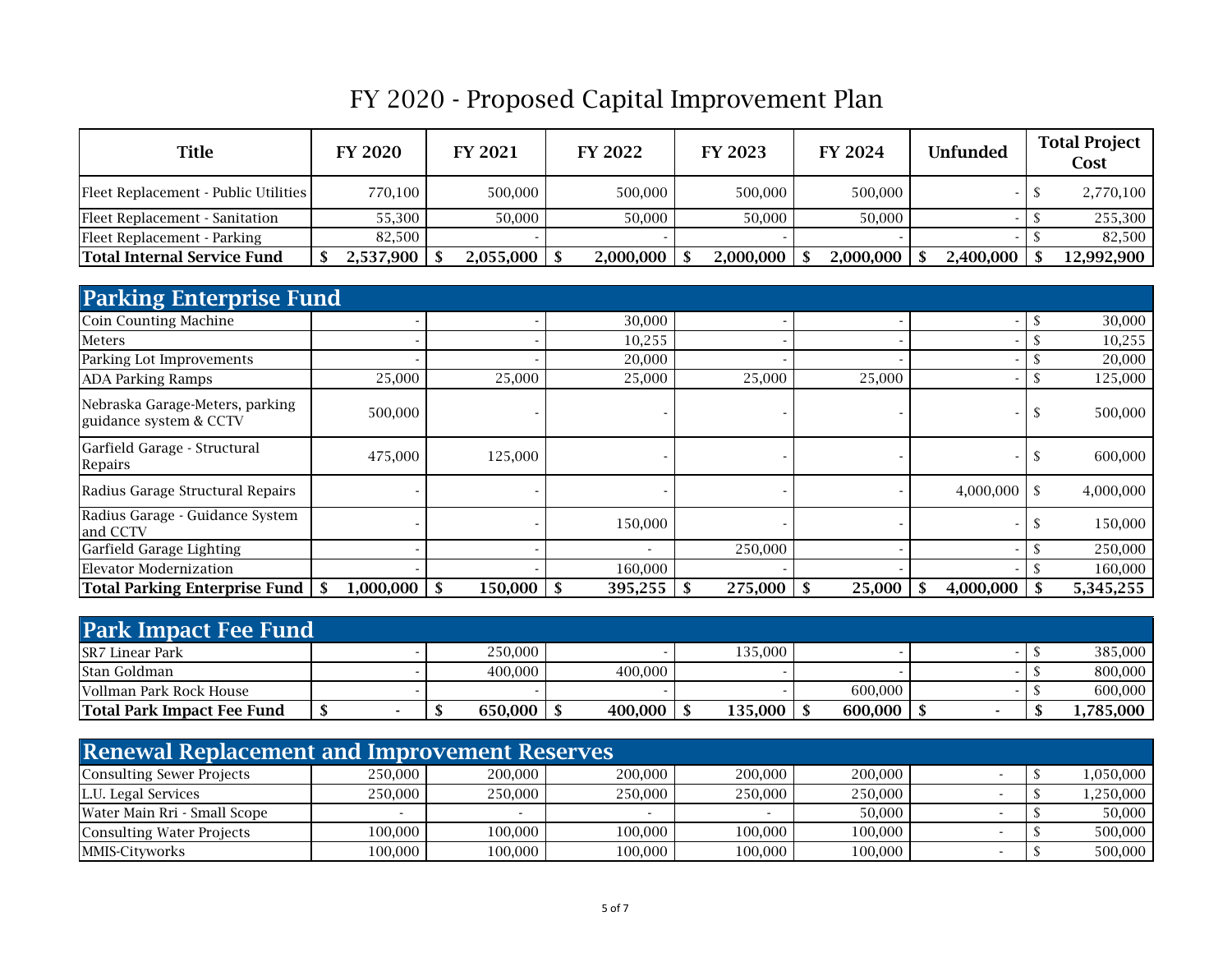| <b>Title</b>                                                  | <b>FY 2020</b>           | <b>FY 2021</b>           | FY 2022   | <b>FY 2023</b>           | FY 2024                  | <b>Unfunded</b>          | <b>Total Project</b><br>Cost          |
|---------------------------------------------------------------|--------------------------|--------------------------|-----------|--------------------------|--------------------------|--------------------------|---------------------------------------|
| Permitting for Water Treatment                                |                          |                          | 25,000    |                          |                          | $\overline{a}$           | $\mathsf{\$}$<br>25,000               |
| <b>Water Conservation Phase III</b>                           |                          |                          | 200,000   |                          |                          | $\overline{a}$           | $\mathsf{\$}$<br>$\overline{200,}000$ |
| Swithgear Cleaning, Recalibrating<br>& Testing at WTP         |                          | 75,000                   |           | $\overline{\phantom{a}}$ | 75,000                   | $\overline{a}$           | $\mathbb S$<br>150,000                |
| Water Treatment Small Maint-<br>Water Emerg/Small Proj Repair | 150,000                  | 150,000                  | 225,000   | 150,000                  | 150,000                  | ÷,                       | $\mathsf{\$}$<br>825,000              |
| 60% Reuse System                                              | 4,000,000                | 8,000,000                | 8,000,000 |                          |                          | $\overline{\phantom{a}}$ | $\mathsf{\$}$<br>20,000,000           |
| Large User Meter Improvements                                 | 50,000                   | 50,000                   | 50,000    | 50,000                   | 50,000                   | $\overline{\phantom{a}}$ | $\mathsf{\$}$<br>250,000              |
| <b>Limited City Wide Sewer</b><br>Expansion                   |                          | 8,000,000                |           | 5,000,000                |                          | $\overline{a}$           | $\mathsf{\$}$<br>13,000,000           |
| <b>Lift Station Upgrade</b>                                   | 2,500,000                | 2,500,000                | 2,500,000 | 2,500,000                | 2,500,000                | $\blacksquare$           | $\mathsf{\$}$<br>12,500,000           |
| City Wide Sewer Expansion -<br>Limited                        | 825,000                  | 8,000,000                |           | 5,000,000                |                          |                          | $\mathsf{\$}$<br>13,825,000           |
| Maintenance Lift Station                                      | 100,000                  | 50,000                   | 50,000    | 50,000                   | 50,000                   | $\blacksquare$           | $\mathbb S$<br>300,000                |
| <b>Gravity System Condition</b><br>Assessment & R/R (Level 2) | 2,500,000                |                          | 2,500,000 |                          | 2,500,000                | $\overline{a}$           | $\mathsf{\$}$<br>7,500,000            |
| <b>WWTP Repairs</b>                                           | 300,000                  | 300,000                  | 300,000   | 300,000                  | 300,000                  | $\sim$                   | $\mathbb{S}$<br>1,500,000             |
| Reuse System Infrastructure                                   |                          | 1,000,000                |           |                          |                          | $\overline{a}$           | $\mathsf{\$}$<br>1,000,000            |
| Permitting For WWTP                                           |                          |                          |           | 25,000                   | $\overline{a}$           | $\overline{a}$           | 25,000<br>$\mathsf{\$}$               |
| Injection Well Mech Testing                                   |                          |                          | 100,000   |                          |                          |                          | $\mathbb S$<br>100,000                |
| Swithgear Cleaning, Recalibrating<br>& Testing at WWTP        |                          | 75,000                   |           | $\overline{\phantom{a}}$ | 75,000                   | $\overline{a}$           | $\mathsf{\$}$<br>150,000              |
| Maintenance at Underground<br><b>Utilities Compound</b>       | 100,000                  | 50,000                   | 50,000    | 50,000                   | 50,000                   | $\overline{a}$           | $\mathsf{\$}$<br>300,000              |
| Utility Admin Consulting                                      | 25,000                   | 25,000                   | 25,000    | 25,000                   | 25,000                   | $\overline{\phantom{a}}$ | 125,000<br>$\mathsf{\$}$              |
| Water Meter Replacement                                       | 400,000                  | 400,000                  | 400,000   | 400,000                  | 400,000                  | $\overline{\phantom{a}}$ | $\mathbb{S}$<br>2,000,000             |
| Rehab Of Lime Softening Plant                                 | 1,300,000                | $\overline{\phantom{a}}$ |           | $\overline{\phantom{a}}$ |                          |                          | $\mathbb S$<br>1,300,000              |
| Ms Feed Pump Upgrades To Vfds<br>And Skid Replacements        | 2,000,000                |                          | 2,000,000 | $\overline{\phantom{a}}$ | 2,000,000                | $\overline{a}$           | $\mathsf{\$}$<br>6,000,000            |
| <b>Elevated West Tank</b>                                     |                          | 750,000                  |           | $\overline{\phantom{a}}$ | $\sim$                   | $\overline{\phantom{a}}$ | $\mathsf{\$}$<br>750,000              |
| De Grit Of Oxygenation Trains                                 | $\overline{\phantom{a}}$ | $\overline{\phantom{a}}$ | 500,000   | $\overline{\phantom{a}}$ | $\overline{\phantom{a}}$ | $\blacksquare$           | $\mathsf{\$}$<br>500,000              |
| <b>Elevated East Tank</b>                                     | L,                       |                          |           | 750,000                  | $\sim$                   | $\blacksquare$           | $\mathbb{S}$<br>750,000               |
| South Electrical Center Generator<br>Rpl 3 Units              |                          | 3,000,000                |           | $\blacksquare$           |                          | $\overline{a}$           | $\mathsf{\$}$<br>3,000,000            |
| <b>Isolation Valve Sewer System</b>                           | 2,000,000                | 2,000,000                | 2,000,000 | $\blacksquare$           | $\blacksquare$           | $\blacksquare$           | $\mathbb{S}$<br>6,000,000             |
| Distribution Box Odor Control<br>System Rlp Noth              |                          | 1,200,000                |           | $\sim$                   |                          | $\overline{a}$           | $\mathsf{\$}$<br>1,200,000            |
| Clarifier Nos. 1-4 Rehabilitation                             |                          | 2,000,000                |           | $\blacksquare$           | $\blacksquare$           | $\blacksquare$           | 2,000,000<br>$\mathsf{\$}$            |
| 4 Log                                                         | 500,000                  |                          |           |                          |                          | $\sim$                   | $\mathsf{\$}$<br>500,000              |